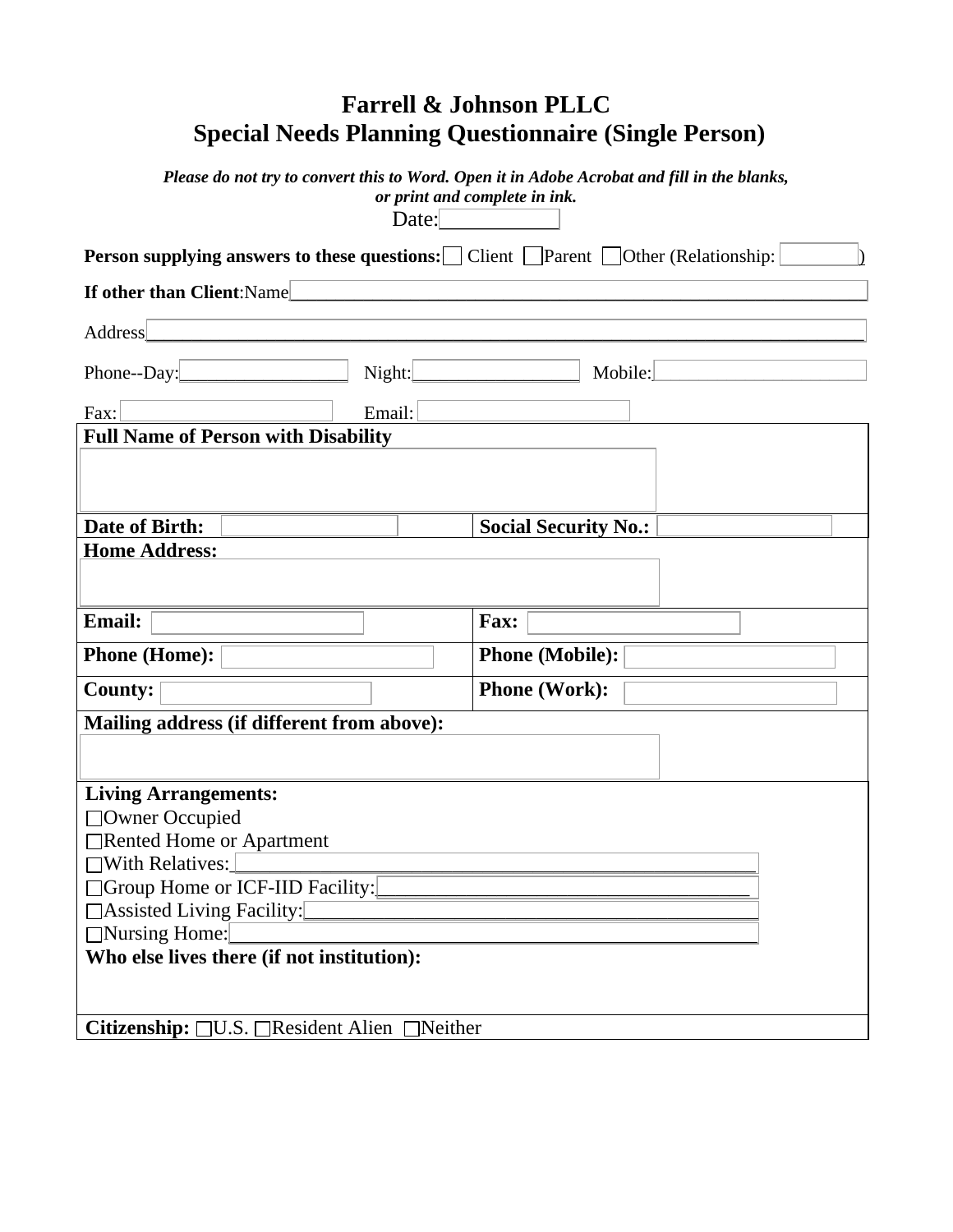## *Your Health ("You" refers to person with disability)*

| Diagnoses:                                                                                                 |
|------------------------------------------------------------------------------------------------------------|
|                                                                                                            |
| <b>Medications:</b>                                                                                        |
| Taking medication "as needed" (PRN)                                                                        |
| Personal care you are getting now                                                                          |
|                                                                                                            |
| Using wheelchair<br>Using walker                                                                           |
| Sometimes wanders In locked unit or area                                                                   |
| Activities you need help with (check all that apply):                                                      |
| $\Box$ Dressing $\Box$ Bathing $\Box$ Toileting $\Box$ Transferring $\Box$ Eating $\Box$ Taking Medication |
| Known limitations on life expectancy?                                                                      |
| $\Box$ Yes $\Box$ No If Yes, please explain:                                                               |
|                                                                                                            |
| Mental status (check all that apply, when you are at your best):                                           |
| Recognize friends & family:<br>$\Box$ Yes $\Box$ No $\Box$ Sometimes                                       |
| Can describe own money & property: $\Box$ Yes $\Box$ No $\Box$ Sometimes                                   |
| Can name all close family members: $\Box$ Yes<br>Sometimes<br>$\Box$ No                                    |
| Comments:                                                                                                  |
|                                                                                                            |
|                                                                                                            |

### *Nursing Home/Hospital Information (if applicable)*

Please include all nursing homes, hospitals and rehabilitation facilities utilized for the same spell of illness or injury as that currently in treatment (if any)

| <b>Date</b><br>In | Date<br>Out | Name of Facility (& place if not Austin) | <b>NH</b> | <b>Hosp</b> | <b>Rehab</b> |
|-------------------|-------------|------------------------------------------|-----------|-------------|--------------|
|                   |             |                                          |           |             |              |
|                   |             |                                          |           |             |              |
|                   |             |                                          |           |             |              |
|                   |             |                                          |           |             |              |

**If you are in a nursing home now--Is Medicare paying for your nursing home stay now?**   $\Box$  Yes  $\Box$ No

| <b>Anticipated Future Need for Long Term Care</b>             | <b>Life Expectancy</b>                     |
|---------------------------------------------------------------|--------------------------------------------|
| $\Box$ > 6 mos. $\Box$ 1-6 ms. $\Box$ <1 mo.<br>Hospital:     | $\Box$ No known limit                      |
| Nursing Home: $\Box$ > 6 mos. $\Box$ 1-6 ms. $\Box$ <1 mo.    | $\Box$ Less than 6 months according to Dr. |
| Assisted Living: $\Box$ > 6 mos. $\Box$ 1-6 ms. $\Box$ <1 mo. | $\Box$ Uncertain whether limited           |
| $\Box$ > 6 mos. $\Box$ 1-6 ms. $\Box$ <1 mo.<br>Home Care:    | Other:                                     |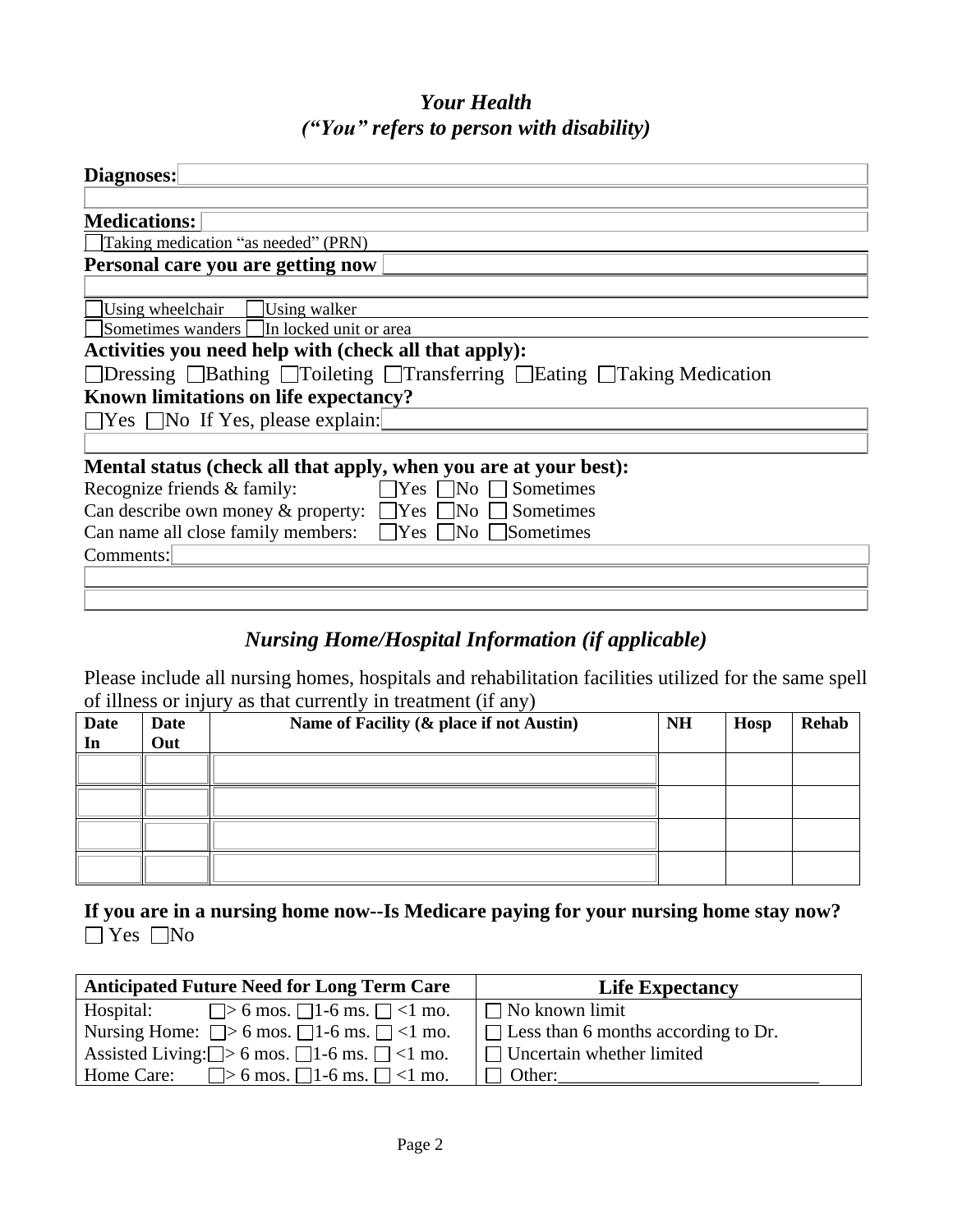#### *Your Medical Expenses*

| <b>Medical Expense</b>                            |                                                                                                             | <b>Cost/Month</b>    |                               |
|---------------------------------------------------|-------------------------------------------------------------------------------------------------------------|----------------------|-------------------------------|
| Nursing Home or Assisted Living Facility (if any) |                                                                                                             |                      |                               |
| Medications out-of-pocket                         |                                                                                                             |                      |                               |
| Medicare Part A Premium                           |                                                                                                             |                      |                               |
| Medicare Part B Premium                           |                                                                                                             |                      |                               |
| Medicare Part D Premium                           |                                                                                                             |                      |                               |
| Medicare Supplement Insurance (or HMO)            |                                                                                                             |                      |                               |
| Company:                                          |                                                                                                             |                      |                               |
| <b>Other Medical Insurance</b>                    |                                                                                                             |                      |                               |
| Type:                                             |                                                                                                             |                      |                               |
| Company:                                          |                                                                                                             |                      |                               |
| <b>Long Term Care Insurance</b>                   |                                                                                                             |                      |                               |
| Maximim it will pay per month: \$                 |                                                                                                             |                      |                               |
| Maximum months it will pay:                       |                                                                                                             |                      |                               |
| <b>Other Medical Expenses</b>                     |                                                                                                             |                      |                               |
|                                                   | <b>Your Family</b>                                                                                          |                      |                               |
|                                                   | Do you (or either of you) have one or more living children? $\Box$ Yes $\Box$ No                            |                      |                               |
|                                                   | Do you have any grandchildren who are children of a deceased child of yours? $\Box$ Yes $\Box$ No           |                      |                               |
|                                                   | Do you know of person with a disability or under age 21 to whom you might consider making gifts? [          |                      | ∣Yes                          |
|                                                   |                                                                                                             |                      |                               |
| $\Box$ No If so, name:                            |                                                                                                             | Relationship if any: |                               |
|                                                   | List below your children. If a child of yours has died, also list his or her children (your grandchildren): |                      |                               |
| <b>Name</b>                                       | <b>Address</b>                                                                                              | <b>Phone</b>         | Disabled? <sup>2</sup><br>Age |
|                                                   |                                                                                                             |                      | Yes                           |
|                                                   |                                                                                                             |                      | lNo                           |
| Married? $\Box$ Yes<br>$\Box$ No                  |                                                                                                             |                      | Uncertain                     |
|                                                   |                                                                                                             |                      | Yes<br>ÌNо                    |
| Married? $\Box$ Yes<br>⊺No                        |                                                                                                             |                      | Uncertain                     |
|                                                   |                                                                                                             |                      | Yes                           |
|                                                   |                                                                                                             |                      | No                            |
| Married? $\Box$ Yes<br>lNo                        |                                                                                                             |                      | Uncertain                     |
|                                                   |                                                                                                             |                      |                               |
|                                                   | Who now is providing significant assistance to you? $\Box$ Nobody $\Box$ Name(s)                            |                      |                               |
|                                                   |                                                                                                             |                      |                               |
|                                                   |                                                                                                             |                      |                               |
|                                                   |                                                                                                             |                      |                               |
| Attorney use only:                                |                                                                                                             |                      |                               |
|                                                   | Notes re family and other sources of support, conflict or difficulty                                        |                      |                               |
|                                                   |                                                                                                             |                      |                               |

<sup>&</sup>lt;sup>2</sup> A person is "disabled" for this purpose if he or she is unable, due to physical or mental disability, to engage in substantial gainful employment that exists in significant numbers in the national economy. If the person is presently receiving Social Security Disability, Supplemental Security Income (SSI), or Medicaid assistance for long term care, he or she does meet this requirement.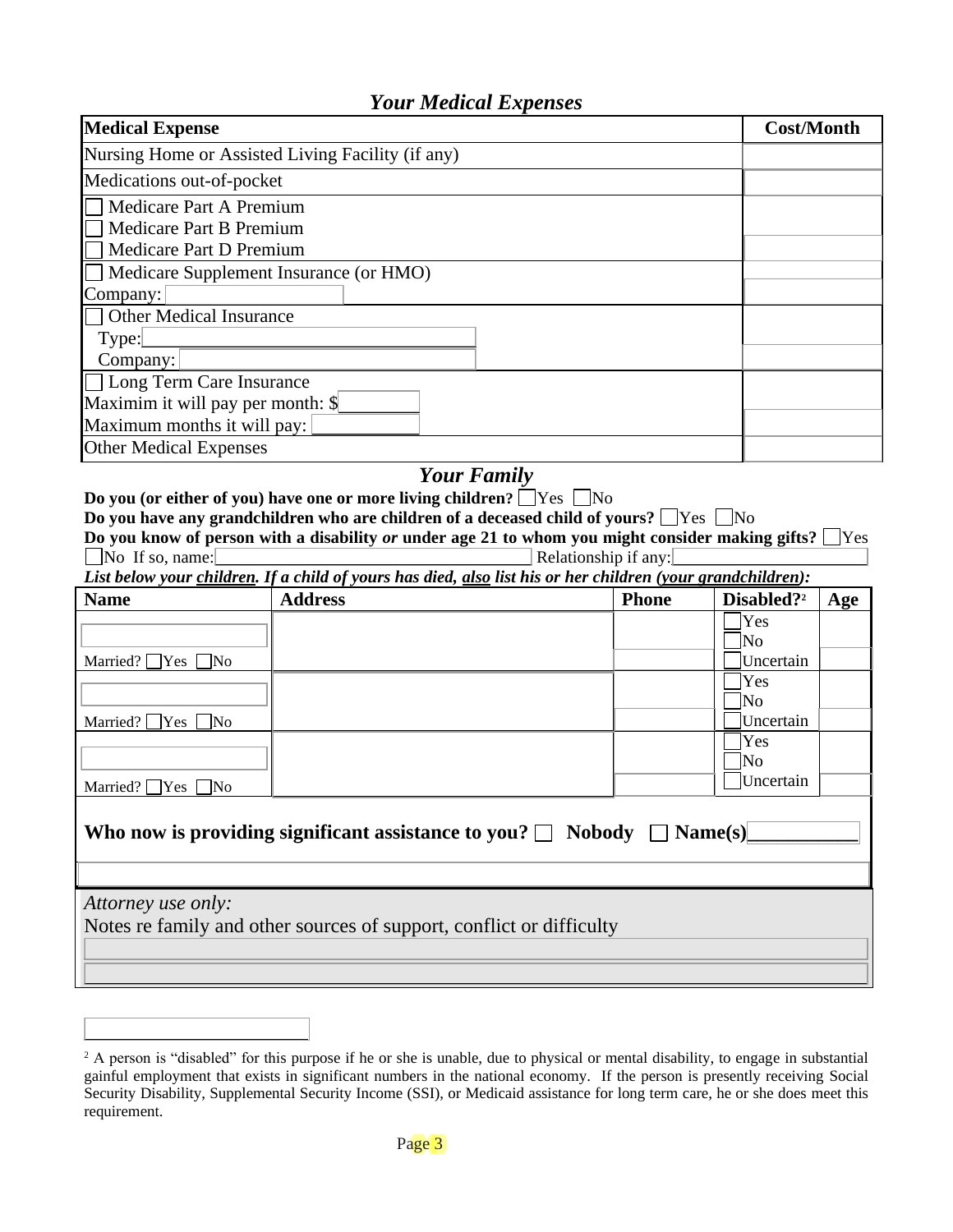# *Information Concerning Your Residence, If Owned By You:*

*("You" refers to person with disability)*

| Deed is in the name of                                                                |               |
|---------------------------------------------------------------------------------------|---------------|
| Location: Address already entered on page 1. If not, street address:                  |               |
|                                                                                       |               |
| <b>Ownership:</b> $\Box$ You alone (100% ownership)                                   |               |
| $\Box$ You and                                                                        | , and you own |
| $\%$ of the residence. Relationship, if any, of co-owner(s):                          |               |
| <b>Property tax "fair market value"</b> \,                                            |               |
| <b>Amount owed on the mortgage:</b> $\Box$ Nothing (paid off) $\Box$ Presently owe \, |               |
| Principal & Interest Only<br><b>Monthly payment if any: \$</b>                        | Includes      |
| Property Tax & Insurance                                                              |               |
| Who lives there now?                                                                  |               |
| $\Box$ You alone                                                                      |               |
| $\Box$ You and<br>Relationship:                                                       |               |
| $\Box$ Renters paying \$<br>per month                                                 |               |
| $\Box$ Persons not paying rent:<br>Relationship:                                      |               |
|                                                                                       |               |
| <b>Other Information:</b>                                                             |               |

## *Your Other Assets*

| <b>Resource Description</b>                                                     | <b>Value</b> |
|---------------------------------------------------------------------------------|--------------|
| Most Valuable Vehicle <sup>1</sup> :                                            |              |
| Vehicle 2:                                                                      |              |
| Vehicle 3:                                                                      |              |
| Vehicle 4:                                                                      |              |
| <b>Resource Description</b>                                                     |              |
| Gravesite/Marker(s): (Name of Cemetery)                                         | <b>Value</b> |
| <b>Prepaid Funeral Contracts</b>                                                |              |
| Household Goods:                                                                |              |
|                                                                                 |              |
|                                                                                 |              |
| Bank and Credit Union Accounts <b>not</b> in IRA's or other retirement accounts |              |
| (Name(s) of Bank or CU and type of account):                                    |              |
|                                                                                 |              |
|                                                                                 |              |
|                                                                                 |              |
|                                                                                 |              |
|                                                                                 |              |

<sup>1</sup> Enter year, make, model for all vehicles. Include any motorcycles, boats, trailers or RVs.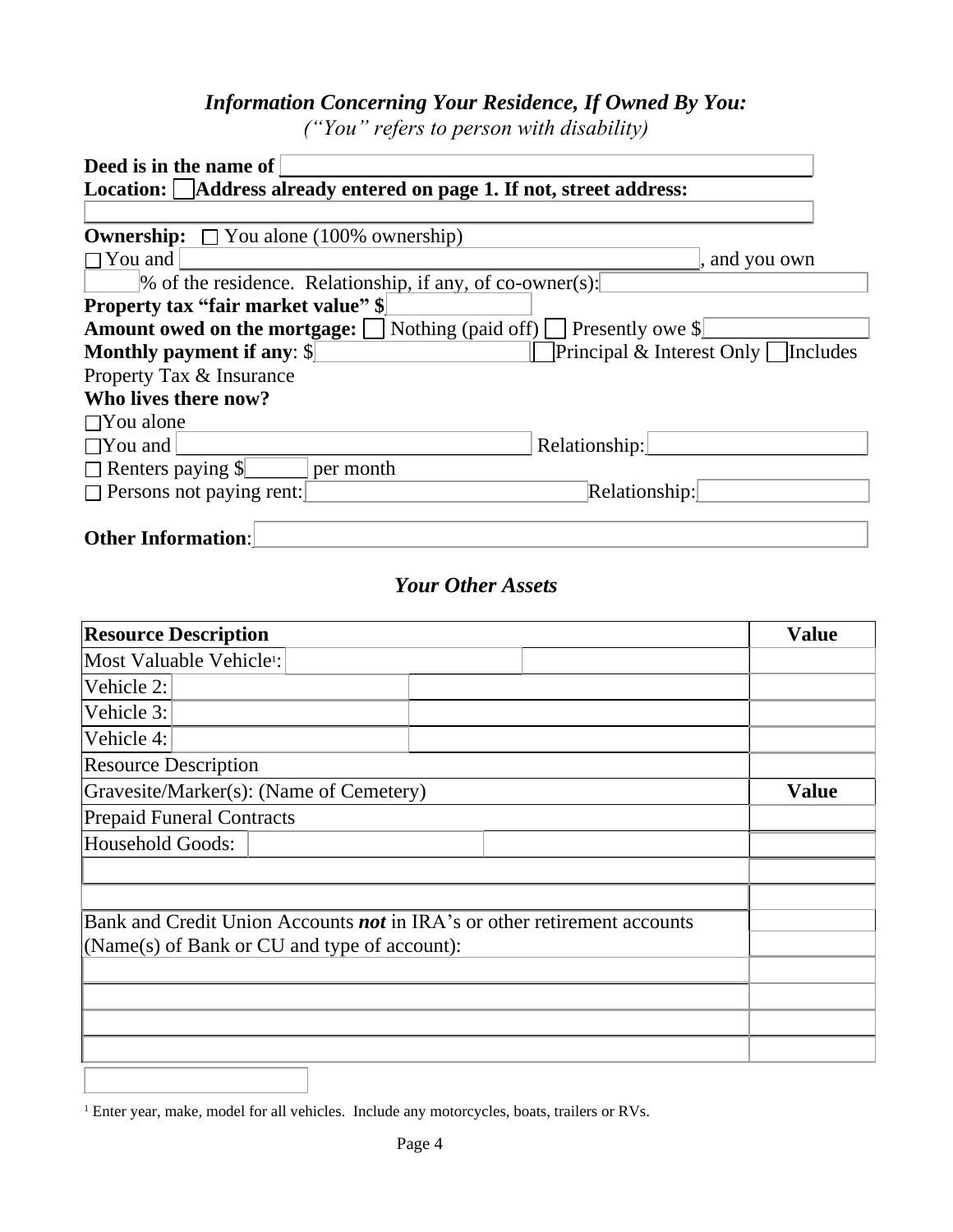|                                                                           |         |            | <b>Value</b>   |
|---------------------------------------------------------------------------|---------|------------|----------------|
|                                                                           |         |            |                |
|                                                                           |         |            |                |
|                                                                           |         |            |                |
|                                                                           |         |            |                |
|                                                                           |         |            |                |
|                                                                           |         |            |                |
|                                                                           |         |            |                |
|                                                                           |         |            |                |
|                                                                           |         |            |                |
| Stocks/Bonds not in IRA's (Brokerage or Security Name)                    |         |            |                |
|                                                                           |         |            |                |
|                                                                           |         |            |                |
|                                                                           |         |            |                |
| Untaxed Retirement Acounts (such as 401K's & IRA's "Qualified" Annuities) |         |            |                |
| Company Name:                                                             |         |            |                |
|                                                                           |         |            |                |
|                                                                           |         |            |                |
| Nonqualified Annuity Contracts (not in untaxed retirement accounts)       |         |            |                |
| Company Name:                                                             |         |            |                |
|                                                                           |         |            |                |
|                                                                           |         |            |                |
| Safe Deposit Box: Who else has access:                                    |         |            |                |
| <b>Bank Location &amp; Contents:</b>                                      |         |            |                |
| <b>Patient Trust Fund:</b>                                                |         |            |                |
| Life Insurance:                                                           |         |            |                |
| <b>Company Name</b>                                                       | Death   | Cash Value | Beneficiary at |
|                                                                           | Benefit |            | Death (if any) |
|                                                                           |         |            |                |
|                                                                           |         |            |                |
|                                                                           |         |            |                |
|                                                                           |         |            |                |
|                                                                           |         |            |                |
| Notes Receivable:                                                         |         |            | <b>Value</b>   |
|                                                                           |         |            |                |
| Real Estate (Other Than Residence):                                       |         |            |                |
|                                                                           |         |            |                |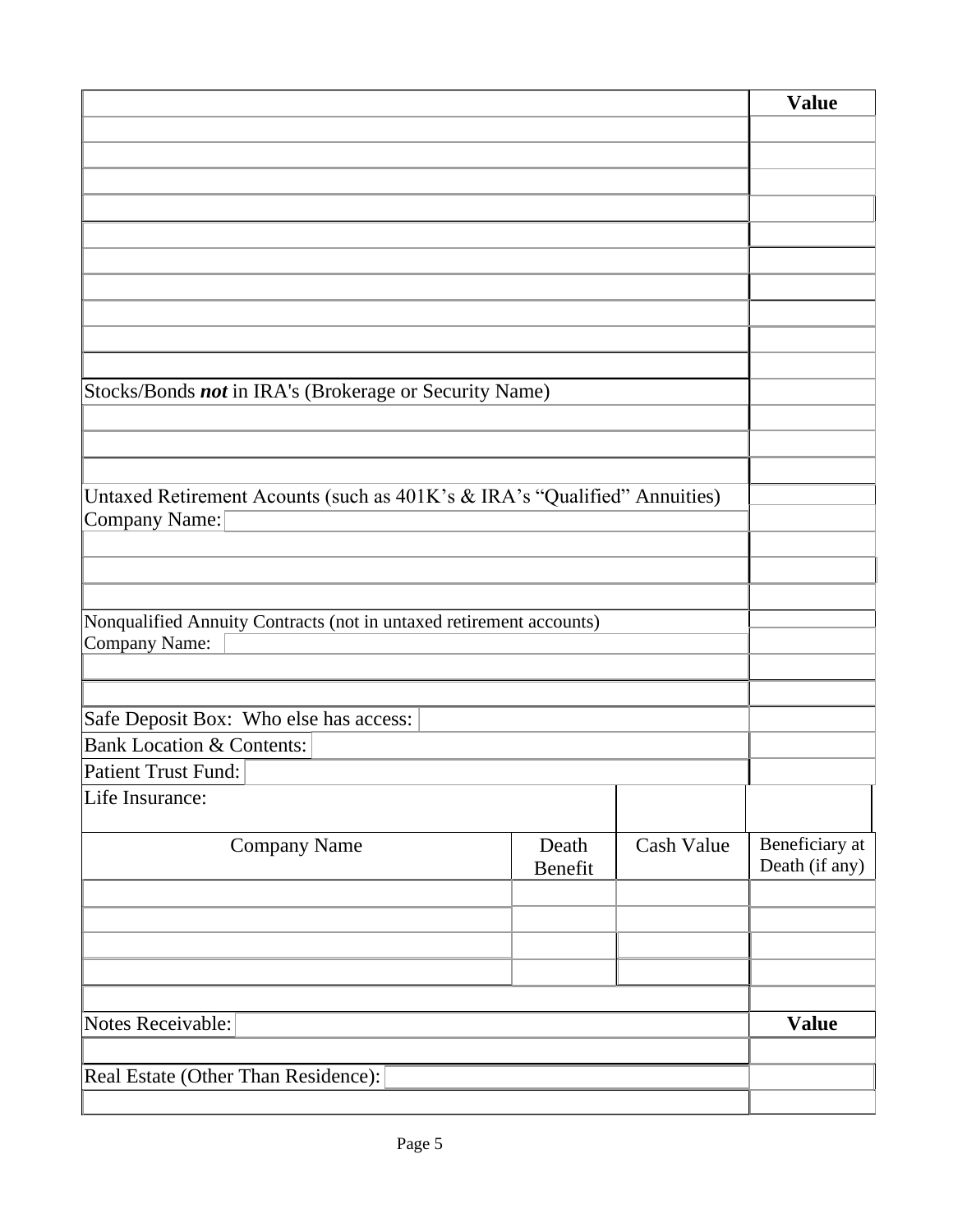| Mineral Rights: $\Box$ Tax-Appraised Value if any or $\Box$ 40X Avg. Monthly Income |  |
|-------------------------------------------------------------------------------------|--|
| County:                                                                             |  |
| Mineral Rights: $\Box$ Tax-Appraised Value if any or $\Box$ 40X Avg. Monthly Income |  |
| County:                                                                             |  |
|                                                                                     |  |
| Other (Describe):                                                                   |  |
|                                                                                     |  |
| Attorney use only:                                                                  |  |
| Total countable resources:                                                          |  |
| <b>DEBTS:</b>                                                                       |  |
| Homestead Debt:                                                                     |  |
| Other Secured Debt:                                                                 |  |
| <b>Unsecured Debt:</b>                                                              |  |
| <b>Unsecured Debt:</b>                                                              |  |
| Attorney use only:                                                                  |  |
| Total debts :                                                                       |  |
| Net (after debts) countable resources:                                              |  |

## *Your Income*

# *Please indicate monthly income*

#### *Monthly Income*

| <b>FIXED INCOME</b>                              | Amount |
|--------------------------------------------------|--------|
| Social Security Net Monthly Payment              |        |
| Medicare Part B premium deducted                 |        |
| Medicare Part D premium deducted                 |        |
| Supplemental Security Income (SSI)               |        |
| VA Disability or Pension Net Monthly Payment     |        |
| Railroad Retirement Net Monthly Payment          |        |
| Civil Service Annuity Net Monthly Payment        |        |
| Required Minimum Distributions (average monthly) |        |
| Pension Net Monthly Payment                      |        |
| <b>Annuities Net Monthly Payment</b>             |        |
| Total of "Possible Deductions" below             |        |
| Attorney use only<br>Total fixed                 |        |
| <b>VARIABLE INCOME</b>                           |        |
| <b>Gross Earned Income</b>                       |        |
| Interest                                         |        |
| Dividends                                        |        |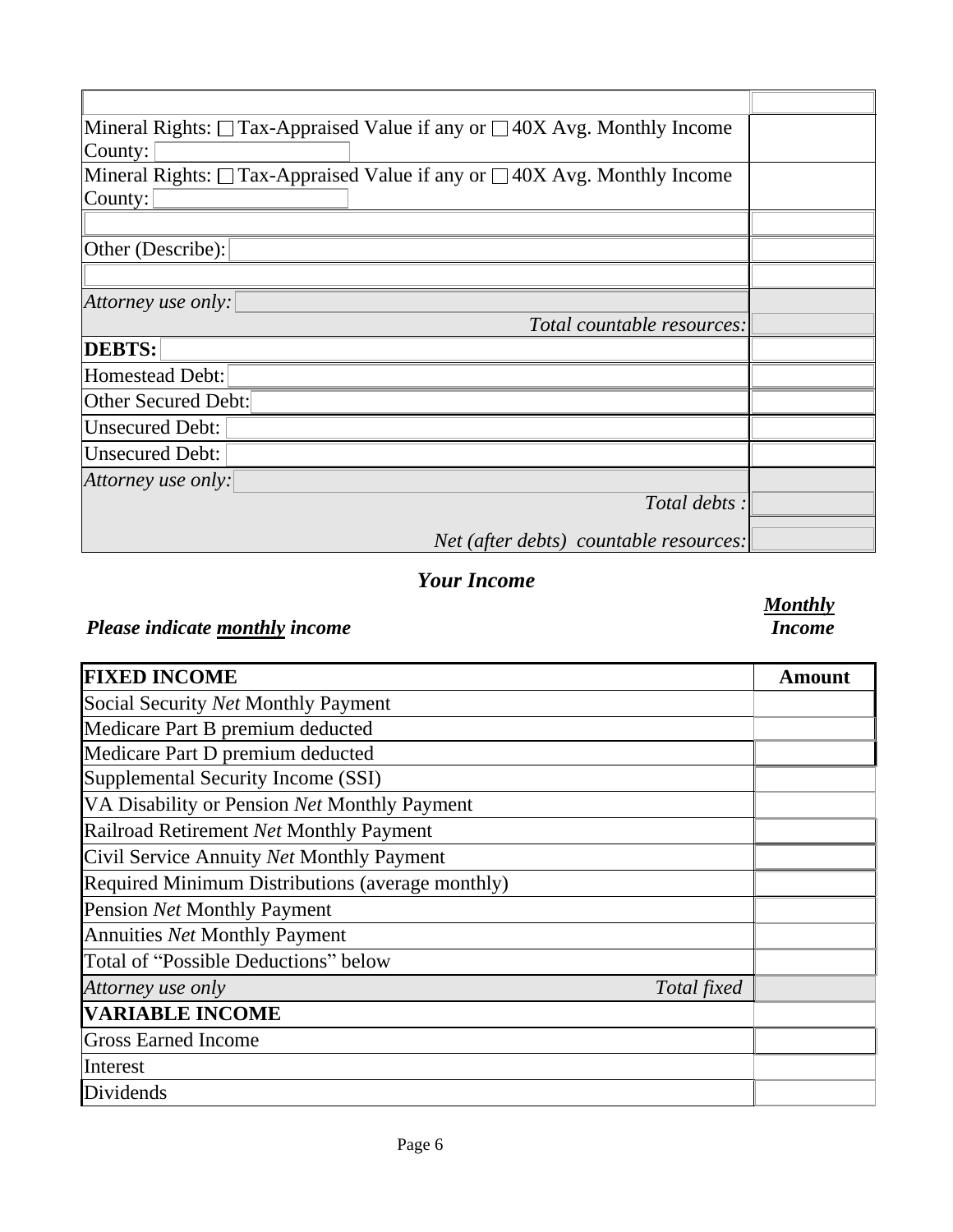| Rental/Notes                                              |                     |  |
|-----------------------------------------------------------|---------------------|--|
| Oil & Gas                                                 |                     |  |
| Farm or Other Business Income                             |                     |  |
| Other Income                                              |                     |  |
| Attorney use only                                         |                     |  |
|                                                           | Total variable      |  |
|                                                           | <b>Total income</b> |  |
| <b>POSSIBLE DEDUCTIONS</b>                                |                     |  |
| Tax withheld from pension (monthly)                       |                     |  |
| Medical ins. premiums withheld from pension (monthly)     |                     |  |
| Medical ins. premiums not withheld from pension (monthly) |                     |  |
| <b>Total of Possible Deductions</b>                       |                     |  |

# *Non-Cash Benefits*

| Check all that apply:                                                     |
|---------------------------------------------------------------------------|
| $\Box$ Medicare                                                           |
| $\Box$ Medicaid (Children's)                                              |
| Medicaid (With SSI)                                                       |
| $\Box$ Medicaid – Home Care                                               |
| $\Box$ Medicaid – Nursing Home Care                                       |
| $\Box$ Medicaid Health Insurance Premium Payment (HIPP)                   |
| Qualified Medicare Beneficiary (QMB) (Pays Medicare B & Copayments)       |
| $\Box$ Specified Low-Income Medicare Beneficiary (SLMB) (Pays Medicare B) |
| Qualified Individual $-1$ (Pays Medicare B)                               |
| $\Box$ Qualified Individual – 2 (Pays Medicare B)                         |
| $\Box$ Low-Income Housing                                                 |
| $\Box$ Medicare Part D – Unsubsidized                                     |
| □ Medicare Part D - Lower Subsidy ("Extra Help")                          |
| □ Medicare Part D - Higher Subsidy ("Extra Help")                         |
| □ Hospital District Medical Assistance Program:                           |
| □ Children's Health Insurance Program (CHIP)                              |
| □ Food Stamps: \$<br>value per month                                      |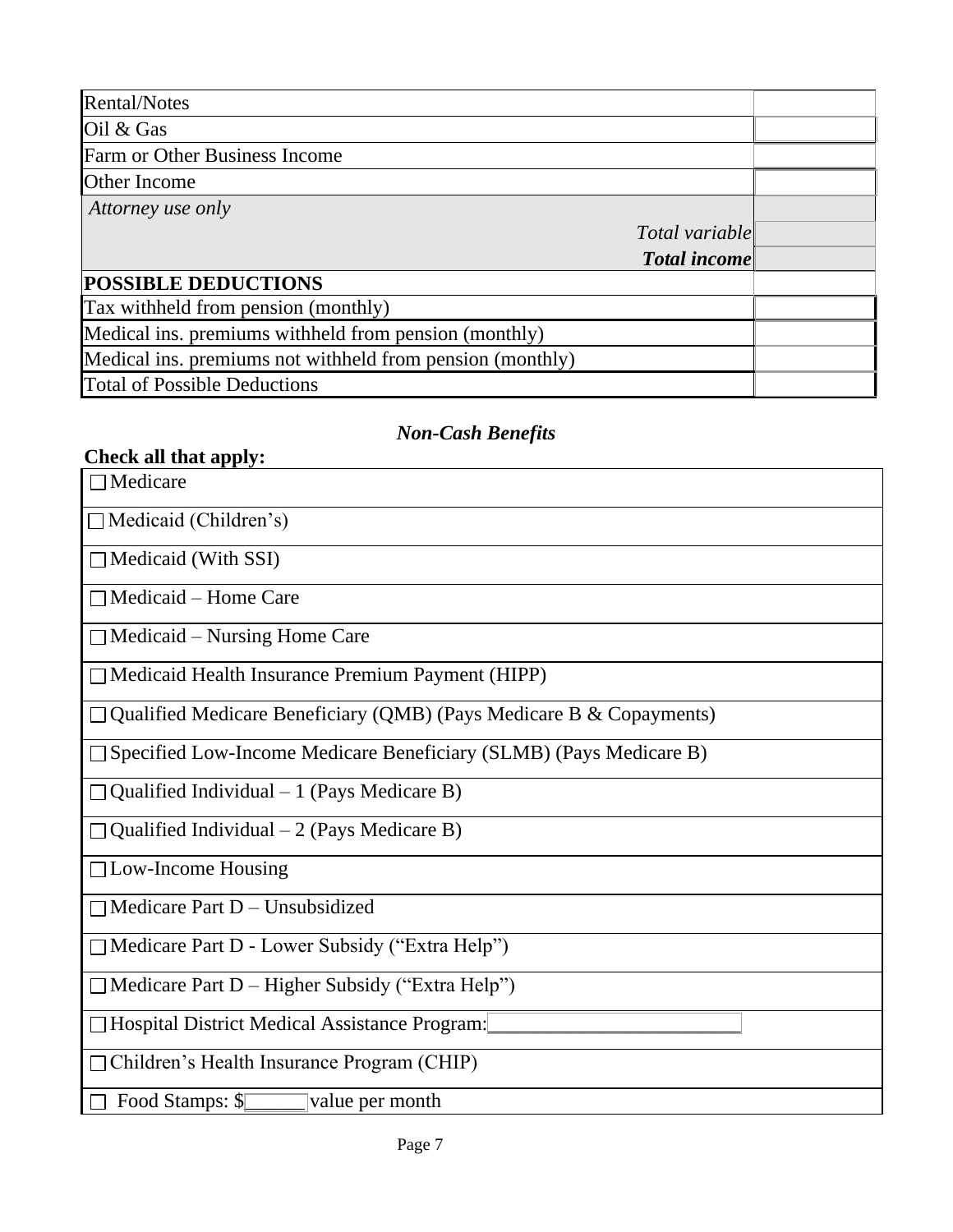| $\Box$<br>dical insurance from employer<br>Me<br>- OT<br>self<br>other: |
|-------------------------------------------------------------------------|
|                                                                         |

#### *Military Service*

| Have you, a spouse or deceased child(ren) ever been in the U.S. armed forces? $\Box$ YES $\Box$ NO   |
|------------------------------------------------------------------------------------------------------|
| If so, is the veteran deceased, of service related cause(s)? $\Box$ YES $\Box$ NO                    |
| Does the veteran now have any service-related disability? $\Box$ YES $\Box$ NO                       |
| If so, is the disability $100\%$ ? $\Box$ YES $\Box$ NO If so, number of years it has been $100\%$ : |

| <b>Veteran's Name</b> | <b>Service Branch</b> | Dates on Active Duty <sup>1</sup> | Type of Discharge*                      |
|-----------------------|-----------------------|-----------------------------------|-----------------------------------------|
|                       |                       |                                   | H                                       |
|                       |                       |                                   | $G\Gamma$<br>$H$ $\Gamma$<br>$D \Gamma$ |
|                       |                       |                                   |                                         |

*\* H=Honorable G=General D=Dishonorable*

*Other Questions Concerning Your Assets*

| Are you beneficiary of a trust? $\Box$ Yes $\Box$ No |                                                                                        |
|------------------------------------------------------|----------------------------------------------------------------------------------------|
| Transferred assets to a trust?                       | $\Box$ Yes $\Box$ No                                                                   |
| Anticipate an inheritance?                           | $\Box$ Yes $\Box$ No                                                                   |
| Received an inheritance?                             | $\Box$ Yes $\Box$ No                                                                   |
|                                                      | $(f f Y e s, be sure anything you still own is listed among your other assets above.)$ |
|                                                      |                                                                                        |

**Have you transferred cash or anything worth more than \$500 as a gift, or for less than fair market value, in last 5 years?**  $\Box$  Yes  $\Box$  No

#### **If Yes, give the following information as to** *each* **transfer**:

| Have you transferred cash or anything else, for less than fair market value, in last 5 years? |                                                                                                      |  |  |  |
|-----------------------------------------------------------------------------------------------|------------------------------------------------------------------------------------------------------|--|--|--|
| $Yes \Box No \Box$                                                                            | If Yes Recipient                                                                                     |  |  |  |
| Asset description                                                                             |                                                                                                      |  |  |  |
| Date                                                                                          | $Value \$                                                                                            |  |  |  |
|                                                                                               | Received in return $\Box$ Nothing (Gift) $\Box$<br>$\lfloor$ Cash $\lfloor$ Other                    |  |  |  |
|                                                                                               | Was the transfer motivated, at least in part, by need for Medicaid eligibility? $\Box$ Yes $\Box$ No |  |  |  |
|                                                                                               | If No, explain purpose(s) of transfer:                                                               |  |  |  |
|                                                                                               |                                                                                                      |  |  |  |

<sup>&</sup>lt;sup>1</sup> Do not include Active Duty for Training. Do include active duty of a reservist or National Guard member when "called up" (activated).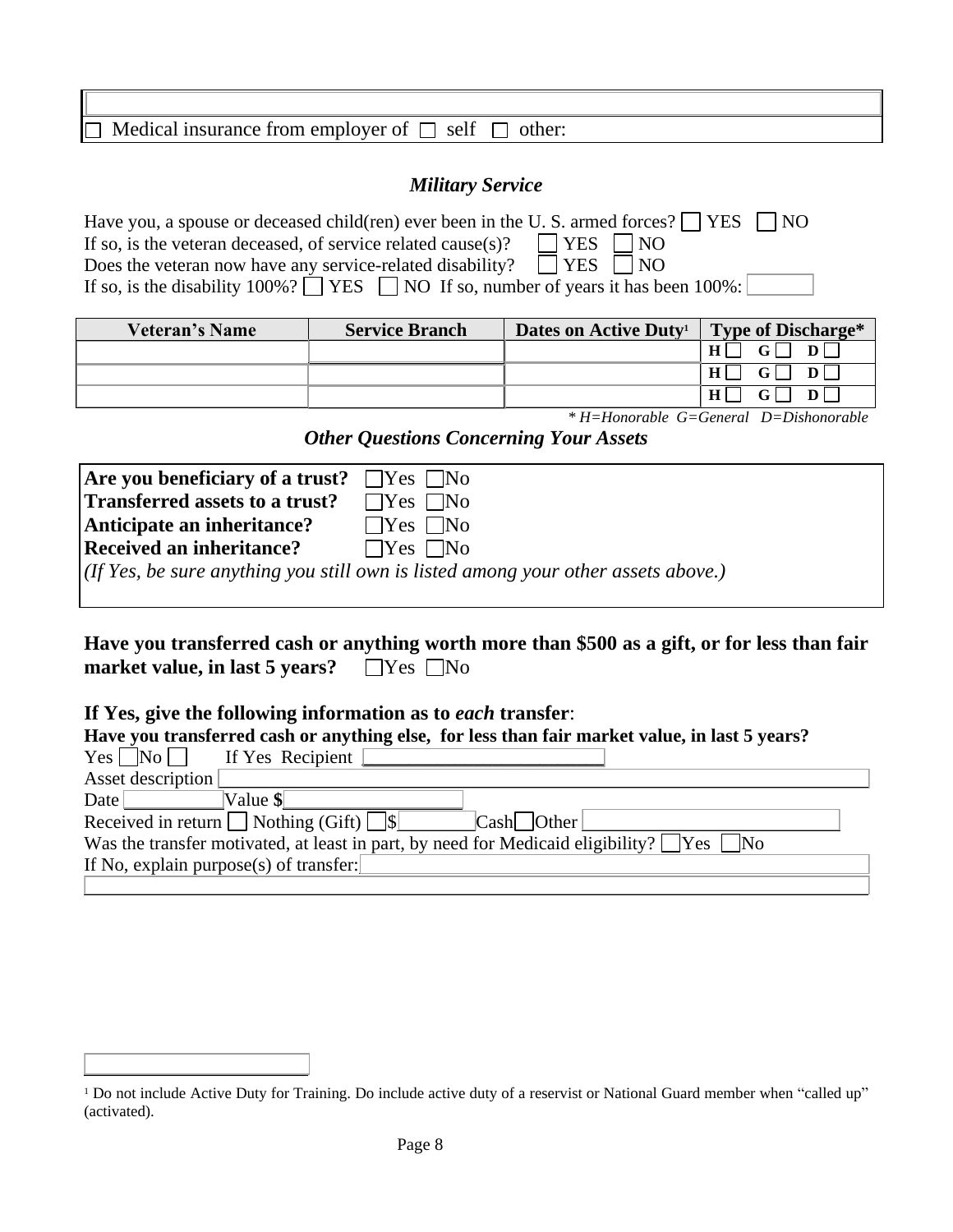| <b>Document</b>                                       | Do you have this        | Attorney use only:        |
|-------------------------------------------------------|-------------------------|---------------------------|
|                                                       | document?               | <b>Document Adequate?</b> |
| Will                                                  | $\Box$ Yes $\Box$ No    | $\exists$ Yes $\Box$ No   |
|                                                       | Uncertain               | Uncertain                 |
| Durable Power of Attorney (Financial)                 | $\exists$ Yes $\Box$ No | $\Box$ Yes $\Box$ No      |
|                                                       | Uncertain               | Uncertain                 |
| <b>Medical Power of Attorney</b>                      | $\exists$ Yes $\Box$ No | $\exists$ Yes $\Box$ No   |
|                                                       | <b>Uncertain</b>        | Uncertain                 |
| Directive to Physicians (Living Will)                 | $\exists$ Yes $\Box$ No | $\exists$ Yes $\Box$ No   |
|                                                       | Uncertain               | <b>Uncertain</b>          |
| <b>Special Needs Trust</b>                            | $\exists$ Yes $\Box$ No | $\exists$ Yes $\Box$ No   |
|                                                       | Uncertain               | Uncertain                 |
| <b>Revocable Living Trust</b>                         | $\exists$ Yes $\Box$ No | $\exists$ Yes $\Box$ No   |
|                                                       | <b>Uncertain</b>        | Uncertain                 |
| Documents funding Living Trust (deeds, etc.)          | $\exists$ Yes $\Box$ No | $\exists$ Yes $\Box$ No   |
|                                                       | □Uncertain              | Uncertain                 |
| Attorney use only-- Notes concerning legal documents: |                         |                           |
|                                                       |                         |                           |
|                                                       |                         |                           |
|                                                       |                         |                           |
|                                                       |                         |                           |
|                                                       |                         |                           |
|                                                       |                         |                           |
|                                                       |                         |                           |
|                                                       |                         |                           |
|                                                       |                         |                           |

## *Questions concerning legal documents*

#### *Your Goals:*

Acquire the best possible long term care, within his/her financial ability

 $\Box$  Keep in the family certain assets:

 $\Box$  Acquire effective wills and powers of attorney

 $\Box$  Protect a child or other person with a disability

□Other: